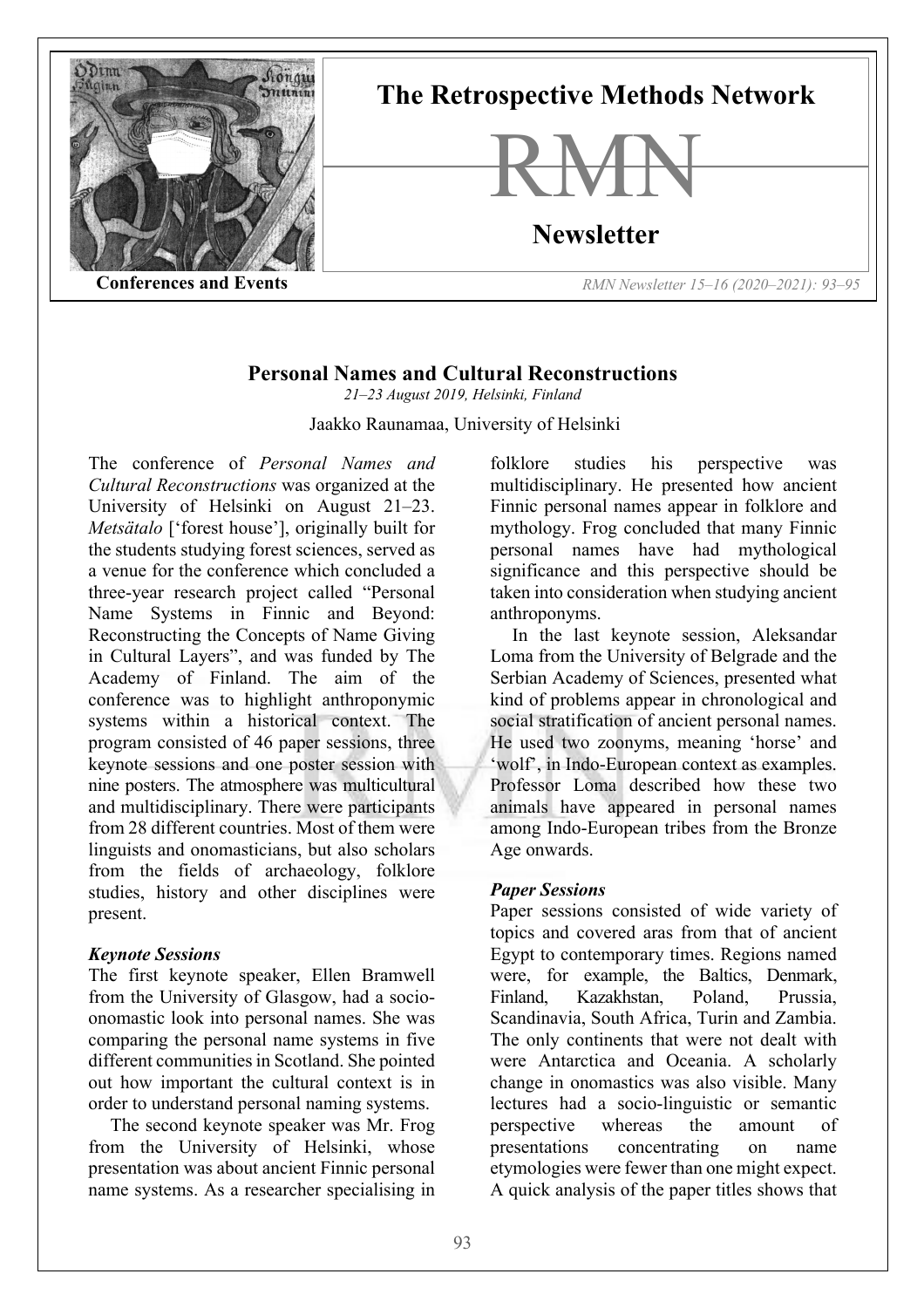expressions like 'personal name(s)', 'anthroponym(s)' and 'individual name(s)' were used the most. In addition, expressions like 'region', 'area', 'century' and 'medieval' were popular. It could be concluded that the most typical lecture was about presenting an ancient personal name system in one specific area.

It was also interesting that many of the papers were based on multidisciplinary work. Lecturers were acquainted with various disciplines. Archaeology and history were probably the most common disciplines together with linguistics. A good example of multidisciplinary work was a paper presented by Albris Sofie Laurine. She proposed that the evidence of Late Iron Age Scandinavian naming could be studied by viewing various themes and elements used in mono- and dithematic personal names from an archaeological perspective. This means that name elements mentioned in ancient Scandinavian runestones could be compared to archeological data found in the vicinity. For example, the name element *Björn* ['bear'] could occur with artifacts depicting or including the same animal.

The connection between personal names and cultural heritage was another theme that was examined in many papers. There were three papers and one poster that discussed the role of personal names in cultural identification practices among African peoples or people descended from there. For example, Osward Chanda stated that, in Zambia, the local personal name culture was almost completely superseded by English-derived practices during the  $19<sup>th</sup>$  and  $20<sup>th</sup>$  centuries. He proposed that Zambians should be made more familiar with their ancient personal names by promoting the theme in schools.

It was also refreshing to notice that many papers were not only multidisciplinary but also based on modern methods or trends. For example, Giacomo Luigi Morando presented a study where he tries, on the basis of personal name data, to create a reconstruction of the ancient urban culture and society of Old-Elamite Susa, in South-Western Iran. He used a variety of different methods and perspectives in order to illustrate this. Indeed, Morando's study is also a fine example of how digital tools can be applied to onomastic studies. Vanessa Hannesschläger's paper was another good

example of using digital tools. She demonstrated how names appearing in personal name corpuses can be divided into categories by gender by using computational aid.

Among the different language groups represented at the conference, Finnic was the most present. This is expected as the conference was held in Helsinki and the project that the conference was based on concentrated mostly on old Finnic personal names. For example, Janne Saarikivi analyzed the etymologies of different Finnic deities and mythological heroes. Oliver Blomqvist's paper fit very well with the theme of the conference. He demonstrated how traces of Finnish personal name forms can be found in medieval Swedish documents.

One could argue that Finland's location on the border between Eastern and Western Europe was evident in the topics. There were many scholars from Latvia and Lithuania covering the naming systems used by Baltic tribes. For example, Darius Ivoska had a look into ancient Prussian personal names. Western Europe was also well presented. Volker and Rosa Kohleim gave a presentation about the reconstruction of ancient Bavarian mentalities based on medieval personal names. Elisabetta Rossi's paper covered the personal names used by upper classes in the city of Chieri (modernday Northern Italy). In addition to Western Europe, there were also papers concerning eastern parts of Europe and Asia, like Leo Loveday's paper focusing on Japanese naming customs or Alexander Pustyakov's paper presenting the  $17<sup>th</sup>$  century personal name system in Mari-El (in modern-day Russia). Zhazira Agabekova, in turn, examined "The Arabic Side of the Kazakh Anthroponymy".

## *Summary*

The variety of lecturers hailing from different backgrounds was visible in the variety of academic presentation styles. In general, it seemed that scholars from the sphere of Western culture were more informal and had put effort into the clarity and vividness of their presentations. On the other hand, there were also scholars who had prepared their presentations as academic papers nearly ready for publication, which they read to the public. Even though onomastics can be considered as